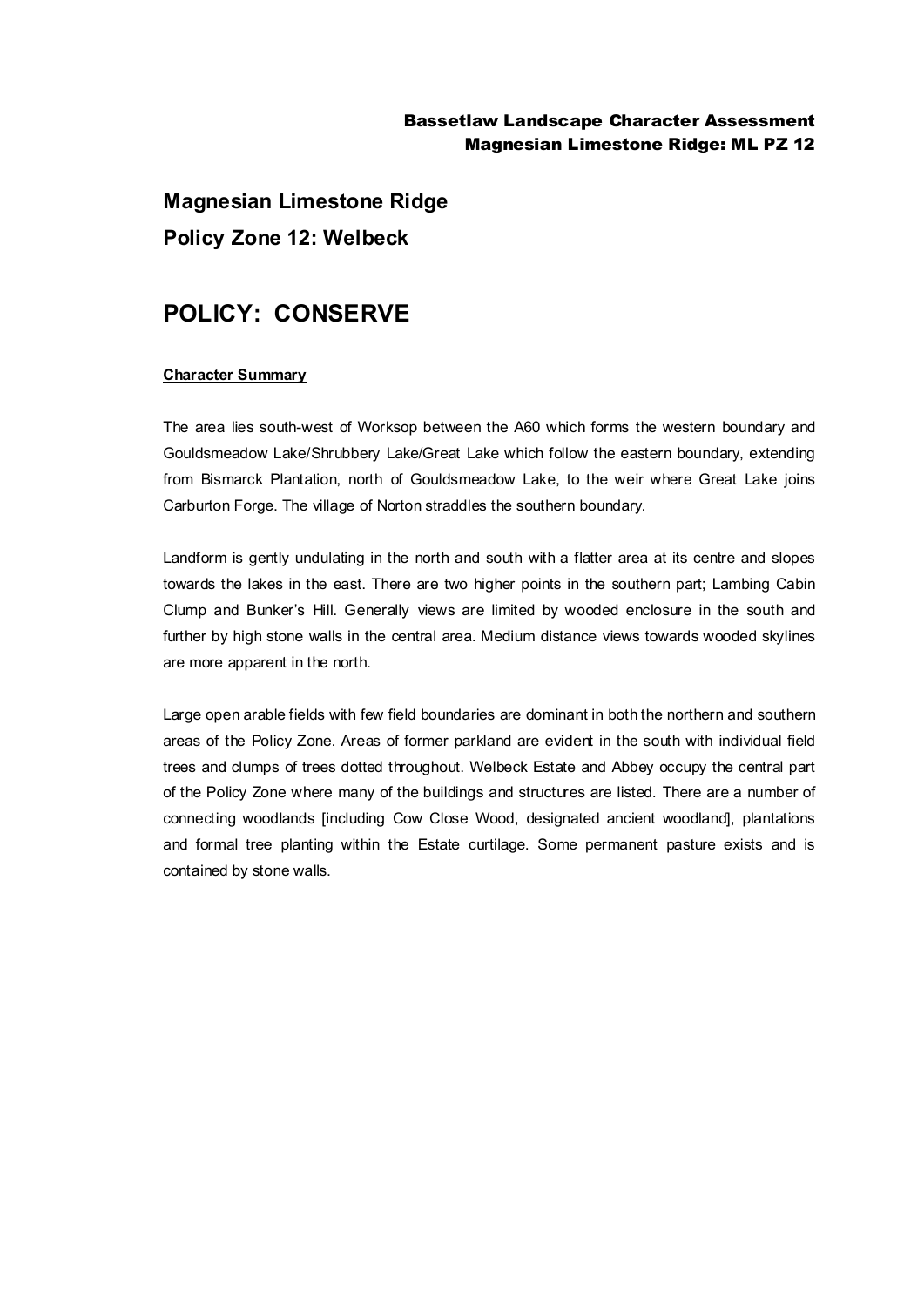## **Magnesian Limestone Ridge – Policy Zone 12: Welbeck**

| <b>PHOTOGRAPH</b>                                                                                                                                                                                                                                                                                                                                                                                                                                                                                                                                                                                                                                                                                                                                                                                                                                                                     | <b>CONTEXT</b>                                                               |                                         |                                       |                              |
|---------------------------------------------------------------------------------------------------------------------------------------------------------------------------------------------------------------------------------------------------------------------------------------------------------------------------------------------------------------------------------------------------------------------------------------------------------------------------------------------------------------------------------------------------------------------------------------------------------------------------------------------------------------------------------------------------------------------------------------------------------------------------------------------------------------------------------------------------------------------------------------|------------------------------------------------------------------------------|-----------------------------------------|---------------------------------------|------------------------------|
|                                                                                                                                                                                                                                                                                                                                                                                                                                                                                                                                                                                                                                                                                                                                                                                                                                                                                       | Policy Zone: ML PZ 12<br>Land Cover Parcel[s]: ML19, ML20, ML21<br>Condition |                                         |                                       |                              |
|                                                                                                                                                                                                                                                                                                                                                                                                                                                                                                                                                                                                                                                                                                                                                                                                                                                                                       | Good                                                                         | <b>REINFORCE</b>                        | CONSERVE &<br><b>REINFORCE</b>        | <b>CONSERVE</b>              |
|                                                                                                                                                                                                                                                                                                                                                                                                                                                                                                                                                                                                                                                                                                                                                                                                                                                                                       | Moderate                                                                     | <b>CREATE &amp;</b><br><b>REINFORCE</b> | CONSERVE &<br>CREATE                  | CONSERVE &<br><b>RESTORE</b> |
|                                                                                                                                                                                                                                                                                                                                                                                                                                                                                                                                                                                                                                                                                                                                                                                                                                                                                       | Poor                                                                         | CREATE                                  | <b>RESTORE &amp;</b><br><b>CREATE</b> | <b>RESTORE</b>               |
| <b>CHARACTERISTIC FEATURES</b>                                                                                                                                                                                                                                                                                                                                                                                                                                                                                                                                                                                                                                                                                                                                                                                                                                                        |                                                                              | Low                                     | Moderate                              | High                         |
| The Welbeck Estate, including visitor facilities and the abbey ruins.<br>$\bullet$<br>Large scale intensive arable and pastoral familand.<br>$\bullet$<br>Extensive fields - absence of hedgerows.<br>٠<br>Stone buildings and field boundaries within the Estate.<br>٠<br>More recent brick built development at Norton.<br>٠<br>Small woodland blocks, tree avenues and individual parkland trees.<br>٠<br>Welbeck Lake [SNC and SSSI].                                                                                                                                                                                                                                                                                                                                                                                                                                             |                                                                              |                                         | Sensitivity                           |                              |
| <b>LANDSCAPE ANALYSIS</b><br><b>Condition</b>                                                                                                                                                                                                                                                                                                                                                                                                                                                                                                                                                                                                                                                                                                                                                                                                                                         | <b>SUMMARY OF ANALYSIS</b><br><b>Condition</b>                               |                                         |                                       | <b>Very Good</b>             |
| The landscape condition is very good. There is a coherent pattern of elements with few<br>detracting features, including low level power lines, car parking for Welbeck Estate<br>commercial units and an area of derelict car parking. Overall this results in a visually unified<br>area.                                                                                                                                                                                                                                                                                                                                                                                                                                                                                                                                                                                           | Pattern of Elements:                                                         |                                         | Coherent                              |                              |
|                                                                                                                                                                                                                                                                                                                                                                                                                                                                                                                                                                                                                                                                                                                                                                                                                                                                                       | Detracting Features:                                                         |                                         | Few                                   |                              |
| The Welbeck Estate sits within large scale intensive arable and pastoral farmland. Much of<br>the historic field pattern has been removed with fields extending to the edge of wooded<br>areas, hedgerows are mostly absent yet in some cases the hedgerow trees remain. Field<br>boundaries throughout the estate are commonly stone built and delineate residential curtilage<br>and pasture. The estate comprises stone buildings and structures, many of which are listed,<br>core buildings now accommodate visitor facilities and a number of the estate buildings have<br>been converted to private residencies. Remains of the abbey exist and are conserved in situ.<br>Newer brick-built development at Norton straddles the southern edge of the Policy Zone,<br>there are also a number of listed buildings here. The cultural integrity is described as good<br>overall. | Visual Unity:                                                                |                                         | Unified                               |                              |
|                                                                                                                                                                                                                                                                                                                                                                                                                                                                                                                                                                                                                                                                                                                                                                                                                                                                                       | Ecological Integrity:                                                        |                                         | Strong                                |                              |
|                                                                                                                                                                                                                                                                                                                                                                                                                                                                                                                                                                                                                                                                                                                                                                                                                                                                                       | Cultural Integrity:                                                          |                                         | Good                                  |                              |
|                                                                                                                                                                                                                                                                                                                                                                                                                                                                                                                                                                                                                                                                                                                                                                                                                                                                                       | Functional Integrity:                                                        |                                         | Very Strong                           |                              |
| Within the area there are two designated SINCs, deciduous woodland and mixed plantation,<br>Welbeck Lake is a SINC and SSSI and Cow Close Wood is designated Ancient Woodland.<br>Tree cover is moderate across the area, consisting of isolated clumps and woodland blocks,<br>avenues and parkland trees, and is generally semi-mature to mature with younger planting<br>amongst established blocks. Although farming has intensified, parts of the north and south<br>retain their wooded character and include areas of parkland. The ecological integrity is<br>considered to be strong which overall gives a very strong habitat for wildlife/functional<br>integrity. A visually unified area combined with a very strong functional integrity equates to<br>a very good landscape condition.                                                                                 |                                                                              |                                         |                                       |                              |
| <b>Sensitivity</b>                                                                                                                                                                                                                                                                                                                                                                                                                                                                                                                                                                                                                                                                                                                                                                                                                                                                    | <b>Sensitivity</b>                                                           |                                         |                                       | <b>High</b>                  |
| The Welbeck Estate and surroundings are key features which give the area local<br>distinctiveness are unique/rare to the Magnesian Limestone region and the continuity/time<br>depth is ancient [pre 1600] giving a very strong sense of place.<br>Visibility is low due to the enclosed nature of the Policy Zone, views of the estate are<br>restricted due to the woodland blocks and tree cover across the area. Landform has been<br>assessed as apparent. A strong sense of place combined with low visibility results in high<br>landscape sensitivity overall.                                                                                                                                                                                                                                                                                                                | Distinctiveness:                                                             |                                         | Unique/Rare                           |                              |
|                                                                                                                                                                                                                                                                                                                                                                                                                                                                                                                                                                                                                                                                                                                                                                                                                                                                                       | Continuity:                                                                  | Ancient                                 |                                       |                              |
|                                                                                                                                                                                                                                                                                                                                                                                                                                                                                                                                                                                                                                                                                                                                                                                                                                                                                       |                                                                              | Sense of Place:<br>Very Strong          |                                       |                              |
|                                                                                                                                                                                                                                                                                                                                                                                                                                                                                                                                                                                                                                                                                                                                                                                                                                                                                       | Landform:                                                                    | Apparent                                |                                       |                              |
|                                                                                                                                                                                                                                                                                                                                                                                                                                                                                                                                                                                                                                                                                                                                                                                                                                                                                       | <b>Extent of Tree Cover</b>                                                  |                                         | Enclosed                              |                              |
|                                                                                                                                                                                                                                                                                                                                                                                                                                                                                                                                                                                                                                                                                                                                                                                                                                                                                       | Visibility:                                                                  |                                         | Low                                   |                              |
| <b>LANDSCAPE ACTIONS</b><br>Conserve                                                                                                                                                                                                                                                                                                                                                                                                                                                                                                                                                                                                                                                                                                                                                                                                                                                  |                                                                              |                                         |                                       |                              |
| Landscape Features                                                                                                                                                                                                                                                                                                                                                                                                                                                                                                                                                                                                                                                                                                                                                                                                                                                                    |                                                                              |                                         |                                       |                              |

• Seek opportunities to restore the historic field pattem/boundaries where these have been lost and introduce more hedgerow trees.<br>• Conserve permanent pasture and seek opportunities to restore arable land to pastoral.

- 
- · **Conserve** ecological designations and Cow Close Wood [ancient woodland], enhance biodiversity where appropriate.

*Built Features*

- · **Conserve** the historic parkland character and integrity of Welbeck Estate and its surroundings, any future development should continue to be sympathetic towards its historic character, setting and scale.
- · **Conserve** the sparsely settle and rural character of the landscape by concentrating new small scale development around existing settlement at Norton.
- · **Conserve** historic field pattern by containing new development within historic enclosed boundaries.
- · **Conserve** the traditional architectural style and construction materials/methods in new development.